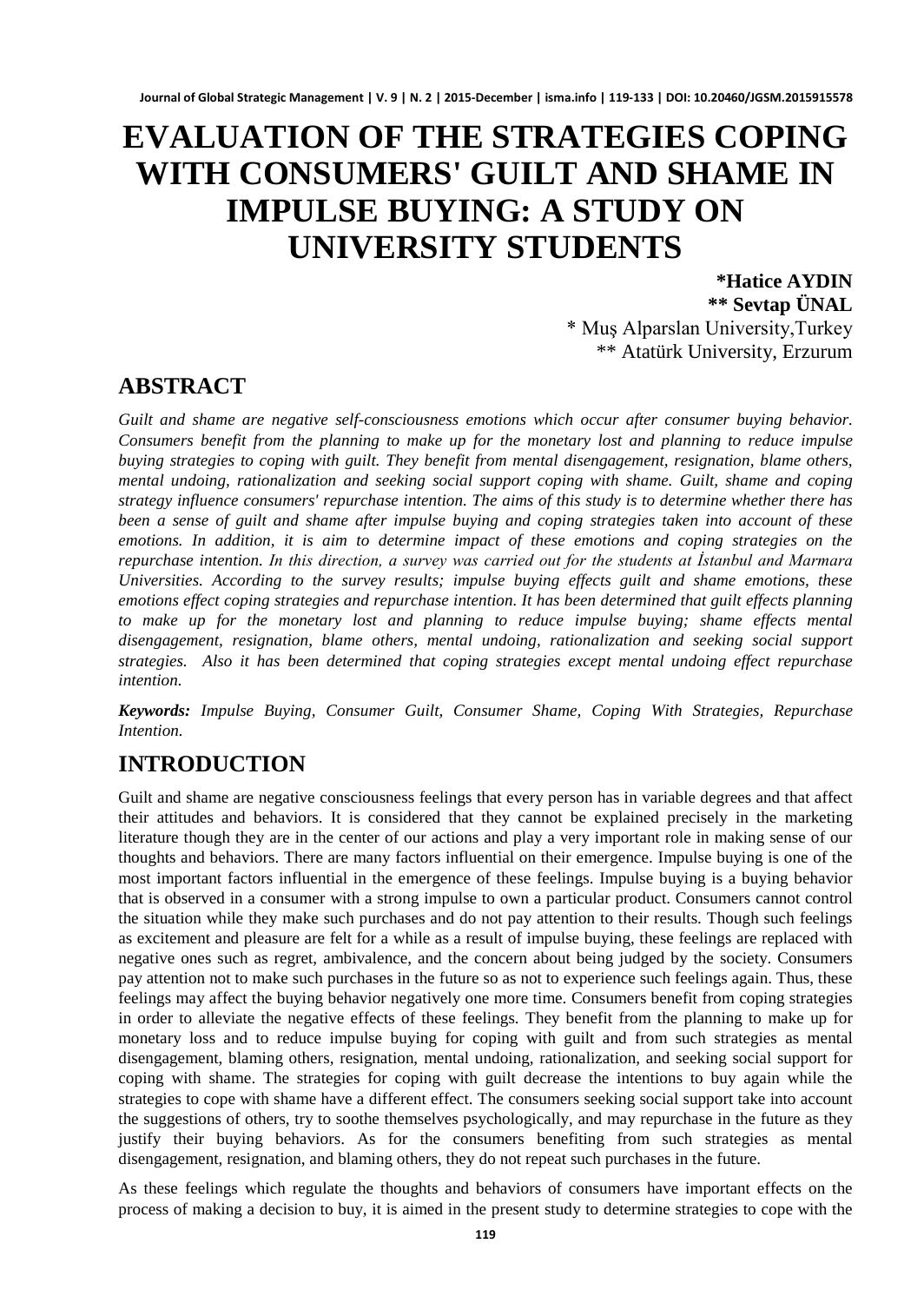feelings of guilt and shame in impulse buying cases. With this purpose, a survey was administered to students studying in Istanbul and Marmara universities. The study consists of 3 parts. In the first part, theoretical information and the research hypotheses regarding negative consciousness feelings and coping strategies are handled; in the second part, implementation process is explained; and lastly, in the third part, the results and recommendations regarding the research are given place

# **THEORETICAL FRAMEWORK AND HYPOTHESES**

### Negative Self Conscious Emotions

Emotions have some reactions and various psychological parts like congnitive feelings (Aren and Aydemir, 2014; 49). Negative consciousness emotions are cognitive and about the personality of an individual (Pounders, 2011). These feelings fall into 2 groups: 1) negative feelings such as shame, guilt, and reprimand and 2) positive feelings like pride (Tangney et al., 2007; 347). The negative self-consciousness feelings that are confused with one another and should be focused on are guilt and shame. It is considered that they are very different from one another in terms of their reflections and the coping strategies though they are from the same family (Pounder, 2011). Guilt is felt with the effect of the regret that a consumer has due to his buying or not buying a particular product (Tracy et al, 2007; 6). In other words, it is felt when a person does not buy something that he/she should buy or when he/she buys something that he/she should not buy. As for shame, it is felt when people think that they have flaws about themselves or against some people (Tangney and Dearing, 2002; 18). These feelings emerge when people watch commercial news, spend time in stores, talk with a salesperson, or evaluate the characteristics of a store or a product or service (i.e. in every area of a consumer's life) (Edell and Burke, 1987; 421). Thus, they have an effect on thoughts and actions and help consumers decide and determine their priorities (Stevens, 1998; 23).

### Coping with Strategies

Coping strategies are efforts used in reducing the severity of feelings that affect the life negatively and of regret (Zeelenberg and Pieters, 2007; 15). They are very influential on decision-making processes. They are considered to be a part of motivation as well as decision-making and the following strategies are employed regarding impulse buying (Yi and Baumgartner, 2011): The planning to reduce Impulse Buying: It aims to reduce the frequency and quantity of impulse buyings. It involves going shopping with a shopping list, having money only enough to buy what is needed, spending according to a budget, and leaving a place when a consumer feels that he/she will spend money unnecessarily. The planning to make up for Monetary Loss: This plan is made in order to avoid monetary loss arising from impulse buying. It involves making up for the money spent in shopping, reducing expenditures, earning side incomes, allotting the budget to make up for the losses, and not going out to avoid spending money. It is indicated that the planning to make up for monetary loss is a short-term solution and eliminates negative feelings only for a short time (Tam and Dholakia, 2008; 27). Mental Disengagement: It involves consumers' looking for such solutions as lying about their purchases and watching TV more and distracting themselves when they believe that they cannot control their negative feelings. Resignation: Resignation means a consumer accepts the truth that he/she cannot cope with impulse buying (Yi, 2012; 400). Blaming Others: It is a consumer's attributing the reasons for his/her purchases and feelings to other people and blaming them. Mental Undoing: It is about whitewashing a weak situation by making an effort in another area and disregarding the buying behavior. Rationalization: Rationalization means that consumers see the failure they experience as a result of their inconsistent attitudes and behaviors and look for excuses. These excuses are that they believe they deserve what they buy; their purchases are the worth of their money; and they can make up for that loss (Yi and Baumgartner, 2011; 460). Seeking Social Support: It is the material and moral support provided to make a positive effect by keeping an individual away from problems (Cohen and Wills, 1985; 313).

The planning to reduce impulse buying and the planning to make up for monetary loss are among "problemfocused" strategies while mental disengagement, resignation, and blaming others are among "disengagement" strategies, and social support, rationalization, and mental undoing are among "emotionfocused" strategies (Yi and Baumgartner, 2011; 461). However, disengagement strategies can be handled under emotion-focused strategies, as well (Lazarus and Folkman, 1984) because they do not involve any direct effort to change negative emotions as is the case in emotion-focused strategies but include behaviors such as calming down before negative feelings (Duhachek, 2004; 38). Emotions and coping strategies are one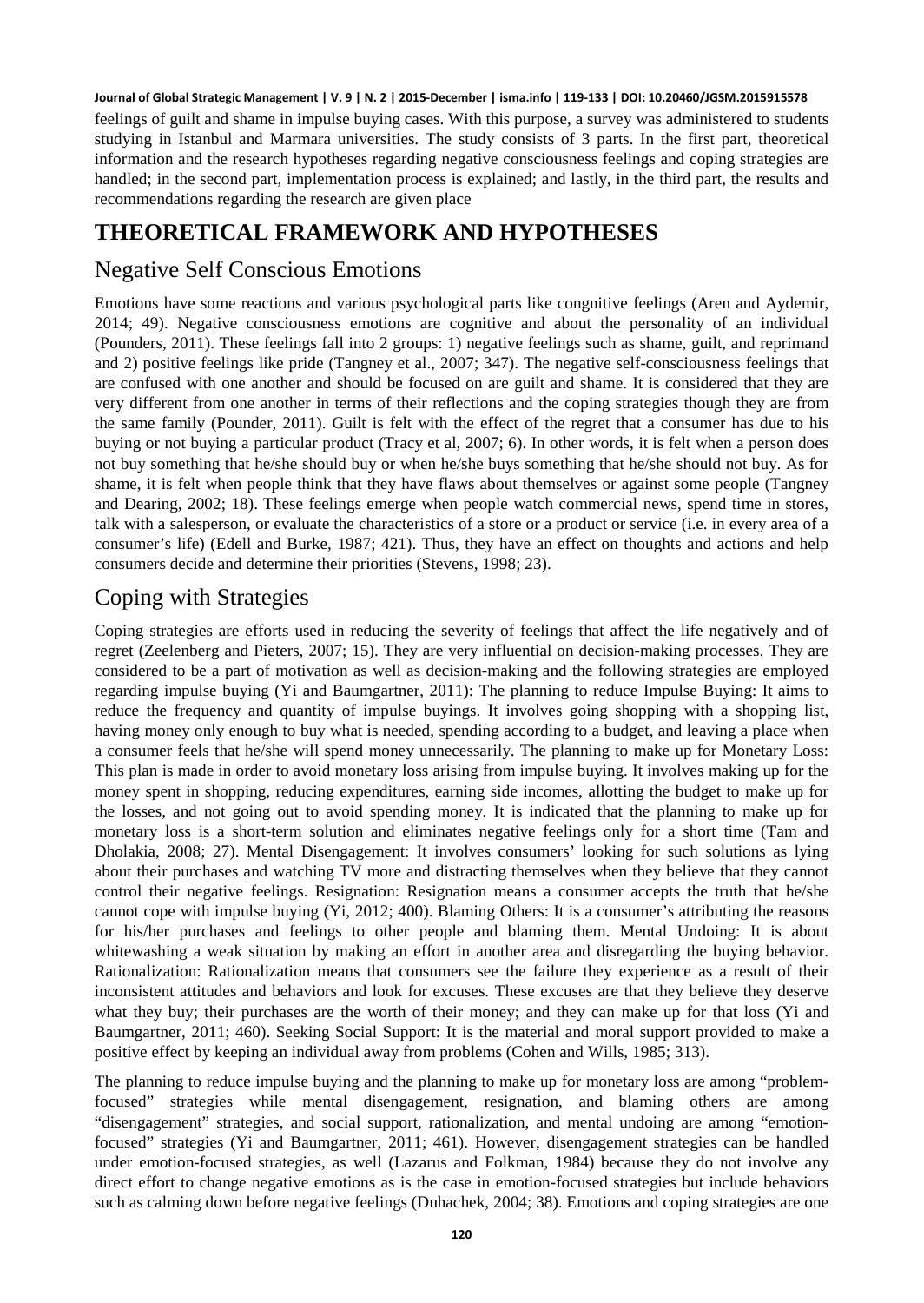of the most important subjects that should be handled in terms of consumer behavior since consumers are affected from their emotions and the coping strategies while making an evaluation after buying something and in making a decision to buy again (Ladhari et al, 2008; Ha and Lennon, 2010). Recently, the number of studies focusing on coping strategies and emotions has increased in the marketing literature.

Dedeoğlu and Kazançoğlu carried out a study in 2011 to find out measures of guilt. According to the results, it was determined that guilt had 5 measures: hesitation, sadness, reluctance to spend money, regret, and blaming oneself. Pounders researched the similarities and differences between guilt and shame in the study she conducted in 2011. The results indicated that two feelings were different. Yi and Kanetkar (2011), Lozınskı (2011), Jun and Yeo (2012) researched the relationship between guilt, shame, anger, and fear that are felt as a result of gambling loss, dieting and buying cell phones and coping strategies. According to the results, it was found out that the intensity and severity of gambling were more related to shame while the consumers who felt ashamed because of gambling loss and dieting chose the disengagement strategy among the coping strategies. It was also determined that the emotions felt after buying cell phones were mostly fear and anger, and angry consumers preferred disengagement and seeking social support while the ones having fear benefitted only from the strategy of seeking social support. Yi and Baumgartner researched how to cope with guilt and shame in the study they carried out in 2011. The results demonstrated that mental undoing and the planning to reduce impulse buying and to make up for monetary loss were used to cope with guilt while the strategies of mental disengagement, resignation and blaming others were chosen to cope with shame. Yi (2012) and Lu et al. (2012) studied the relationships of compulsive buying, coping strategies, guilt shame proneness, dissatisfaction, negative feelings, and the intention to repurchase. According to the results, a positive relationship was found between coping strategies and shame; a negative relationship was found between guilt and the strategies other than mental disengagement; and a positive relationship was found between compulsive buying and disengagement while it was determined that compulsive buying was mostly related to shame. It was also determined that the effect of dissatisfaction on negative feelings; the effect of negative feelings on coping strategies; and the effect of psychological withdrawal and social support on the intention to repurchase were significant. Dedeoğlu and Kazançoğlu (2012) studied the effects of regret, norm violations, self-control failure, and hedonic desires on guilt. The results indicate that regret, self-control failure, and hedonic consumption are the most influential factors on guilt.

As it is understood from the literature, the studies generally touch on only one dimension of feelings such as consumer guilt (Dedeoğlu, Kazançoğlu, 2010, 2012). The coping strategies are about the general life on the whole and are not suitable for the concept of impulse buying. For this reason, the present study gives place to the strategies of the planning to reduce impulse buying and the planning to make up for monetary loss which take into account the concept of impulse buying. Also, feelings are handled in terms of guilt and shame which are based on important incidents such as impulse buying rather than the proneness to guilt and shame appearing in the psychology literature.

### Development of Hypotheses

Impulse buyings are the purchases which are made by consumers for reasons such as seeking excitement, but produce totally opposite results. Consumers realize that they spend too much money and buy unnecessary things after such purchases and regret and feel an intensive guilt and shame (Maclnnis and Patrick, 2006; 227).

#### *H1a: Impulse buying positively affects consumer's guilt emotion.*

*H1b: Impulse buying positively affects consumer's shame emotion.* 

Negative feelings come out as a result of significant incidents and affect the buying behavior (Zaltman, 1997; Zeelenberg and Pieters, 2004). In this regard, guilt and shame have an effect on intentions to buy again (Mattila and Ro, 2008; 103).

*H2a: Consumer's guilt emotion negatively affects repurchase intention.* 

*H2b: Consumer's shame emotion negatively affects repurchase intention.* 

Repurchase intentions generally refer to the likelihood of using a brand again in the future (Şahin et al, 2012; 11194). According to Lazarus (1991), negative feelings affect the intention to repurchase and show the need for coping strategies. According to Frijda, Kuipers and Tershure (1989), different negative feelings require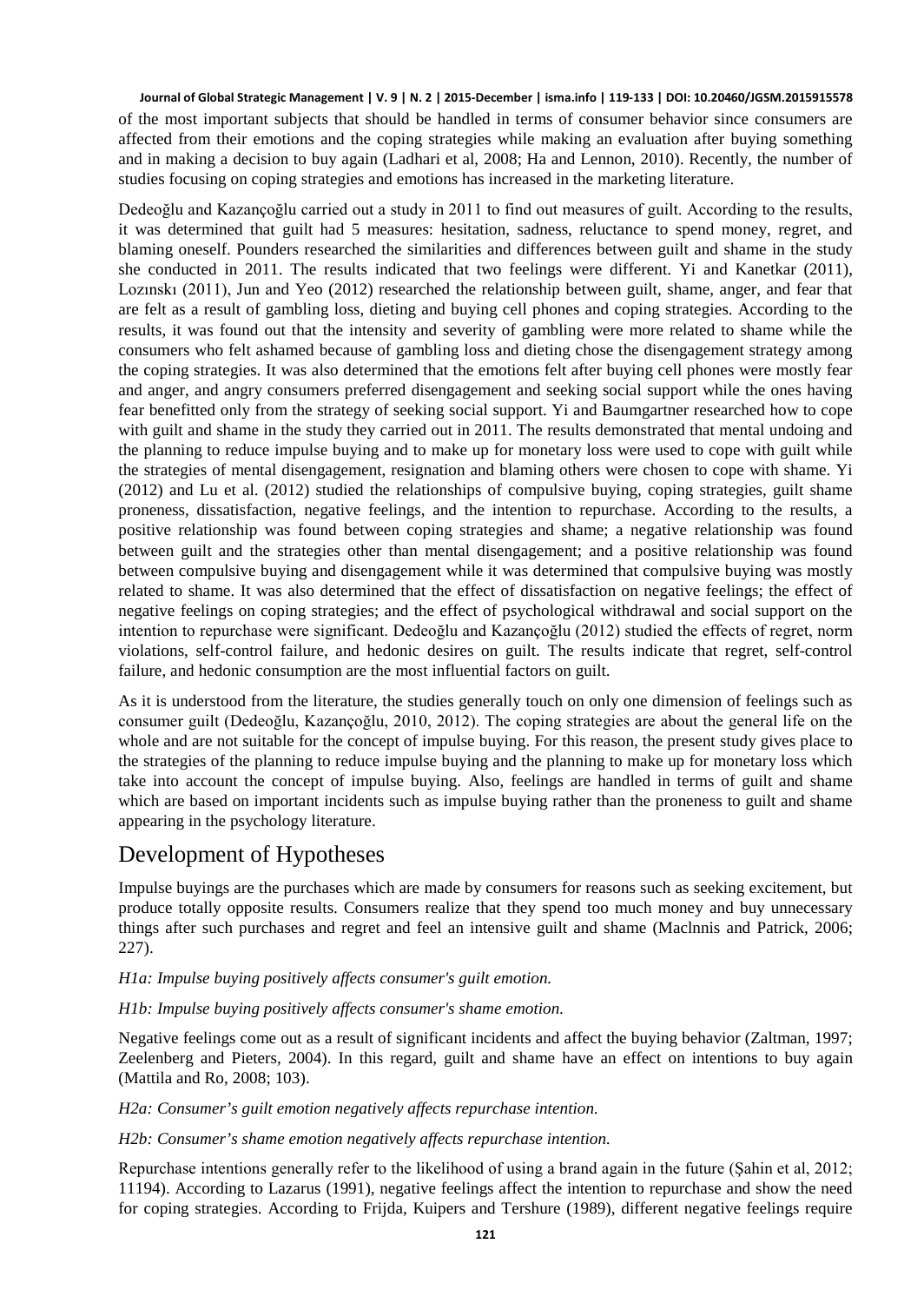different strategies. As guilt requires the evaluation of the relevant behavior, the planning to reduce impulse buying and the planning to make up for monetary loss are used in coping with this feeling (Yi and Baumgartner, 2011). The consumers the buying behaviors of whom are not approved by the people in their environment feel ashamed and benefit from coping strategies to reduce the devastating results. They mostly display dysfunctional behaviors such as defending themselves, disengagement, and resignation. They also benefit from more passive or emotion-focused strategies such as seeking social support, mental undoing, and rationalization (Yi and Baumgartner, 2004; Yi and Baumgarner, 2011). Thus, it is claimed that there is a positive relationship between the strategies of mental undoing, seeking social support, and rationalization and the feeling of shame since the strategies are emotion-focused strategies in general (Lazarus and Folkman, 1984; Strutton and Lumpkin, 1994; Yi, 2012; Yi and Kanetkar, 2012).

*H3a: Guilt emotion positively affects planning to reduce impulse buying strategy.*

*H3b: Guilt emotion positively affects planning to make up monetary lost strategy.*

*H4a: Shame emotion positively affects mental disengagement strategy.*

*H4b: Shame emotion positively affects resignation strategy.*

*H4c: Shame emotion positively affects blame others strategy.*

*H4d: Shame emotion positively affects mental undoing strategy.*

*H4e: Shame emotion positively social support strategy.*

*H4f: Shame emotion positively affects rationalisation strategy.*

Consumers' strategies to cope with their feelings after a purchase affect their future behaviors. Consumers begin to have more self-control regarding the purchases they will make in the future. When they feel guilty, they avoid impulse buying and monetary loss. Thus, their future purchases decrease (Dedeoğlu and Kazançoğlu, 2012). Emotion-focused coping is an effort to distract the attention from negative feelings (Menon and Dube, 2004; 230). Mental disengagement, resignation, and blaming others lead to a decrease in behaviors repeating the purchase as they involve getting rid of shame and giving up useless actions (Lu et al. 2012). As for social support and rationalization, they make a positive effect on buying (Lu et al, 2012; Venkatesh et al. 2003; 447). Positive effect comes out because the strategies of social support and rationalization balance the effect of shame on the intention to repurchase. Also, consumers resorting to these strategies think that they really need what they buy. They reevaluate the situation and come to more positive conclusions in comparison to their previous situations.

*H5a: Planning to reduce impulse buying strategy negatively affects repurchase intention.*

*H5b: Planning to make up monetary lost strategy negatively affects repurchase intention.*

*H6a: Mental disengagement strategy negatively affects repurchase intention.*

*H6b: Resignation strategy negatively affects repurchase intention.*

*H6c: Blame others strategy negatively affects repurchase intention.*

*H6d: Mental undoing strategy positively affects repurchase intention.*

*H6e: Social support strategy positively affects repurchase intention.*

*H6f: Rationalisation strategy positively affects repurchase intention*

Research models had shown as in figure 1 and figure 2.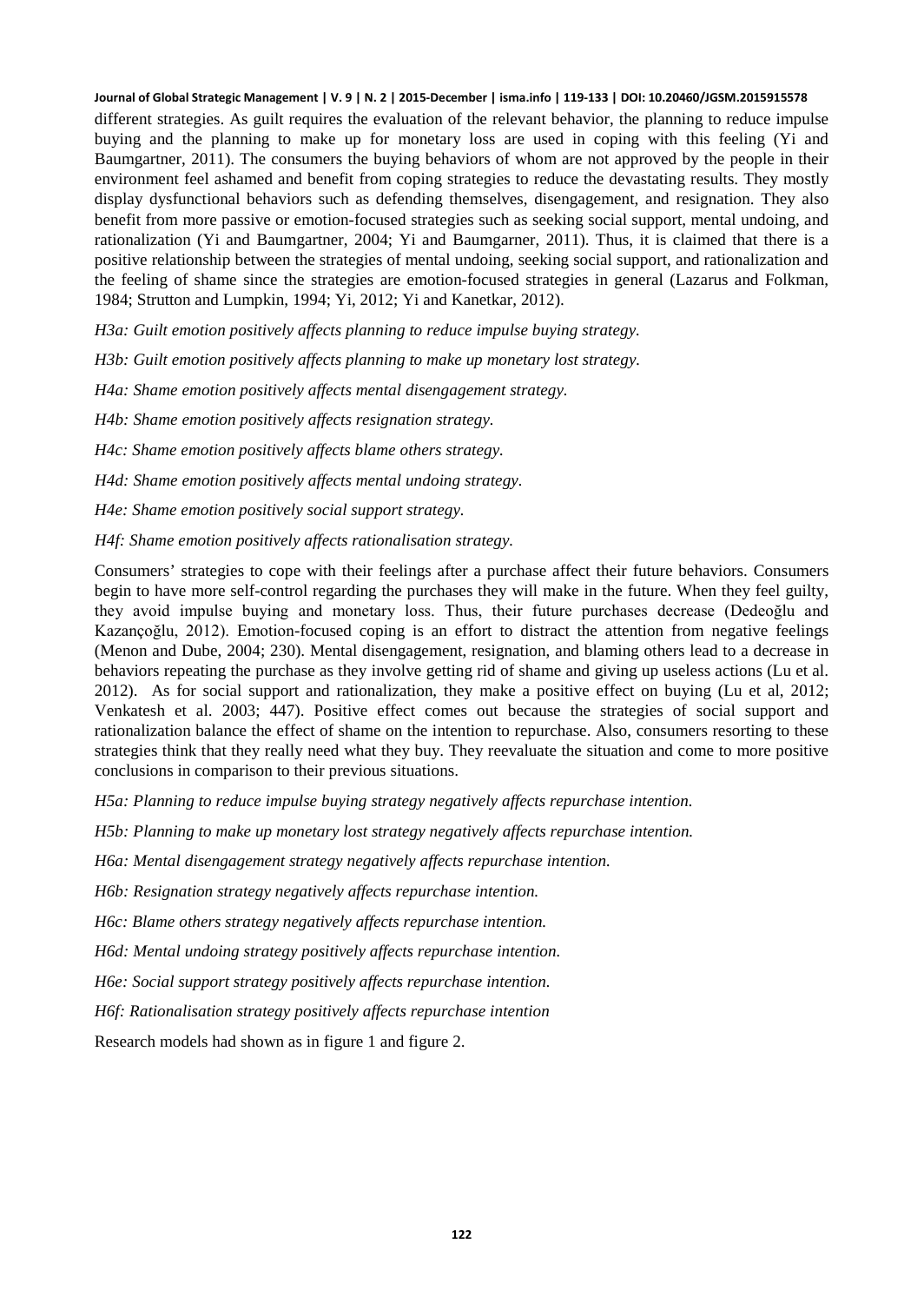

**Figure 1. Model of Coping with Consumer Guilt**



**Figure 2. Model of Coping with Consumer Shame**

# **METHODOLOGY**

The aim of the study is to determine the strategies which are effective in coping with guilt and shame. The sub-aims determined within the scope of this main aim are to determine the relationship between impulse buying and guilt and shame, to examine the role of guilt, shame, and the employed strategies on the intention to repurchase, and to find out which feeling is experienced the most after impulse buyings and which feeling has the most effect on the intention to repurchase. The study was carried out with university students studying in Istanbul. It was conducted with the students of Marmara University and Istanbul University. Convenience sampling method was used. The sample size was determined as n=500 with a confidence interval of 95% and an error margin of 5%. After elimination of the survey, 455 survey were taken into account. The data were collected through face to face survey. The survey consisted of 2 groups of questions. The first group measured impulse buying, guilt, shame, coping strategies, and the intention to repurchase while the second group measured demographic characteristics. Impulse buyings were measured using the scale developed by Rook and Fisher (1995); shame and guilt with the scale developed by Marschall et al. (1994) and Marschall (1996); the intention to repurchase with the scale developed by Parasuraman (2005) and Pavlou and Fygenson (2006); and the coping strategies with the scale developed by Yi and Baumgartner (2011). The variables were prepared in a 5-point Likert scale. The data were analyzed using SPSS 20,0 and LISREL 8.7 statistical. They were subjected to descriptive statistics, confirmatory factor analysis, structural equation modeling.

### Demographic Characteristics of Respondent

39.6% of the participants were male, and 60.4% were female. The mode of their ages was 19, while the median was 20. 96.7% were single, while 3.3% were married. 23.5% had an income under TL 500; 38.7% between TL 501 and 750; 26.6% between TL 751 and 1000; 4.6% between TL 1001 and 1250; and 6.6% had an income higher than TL 1250.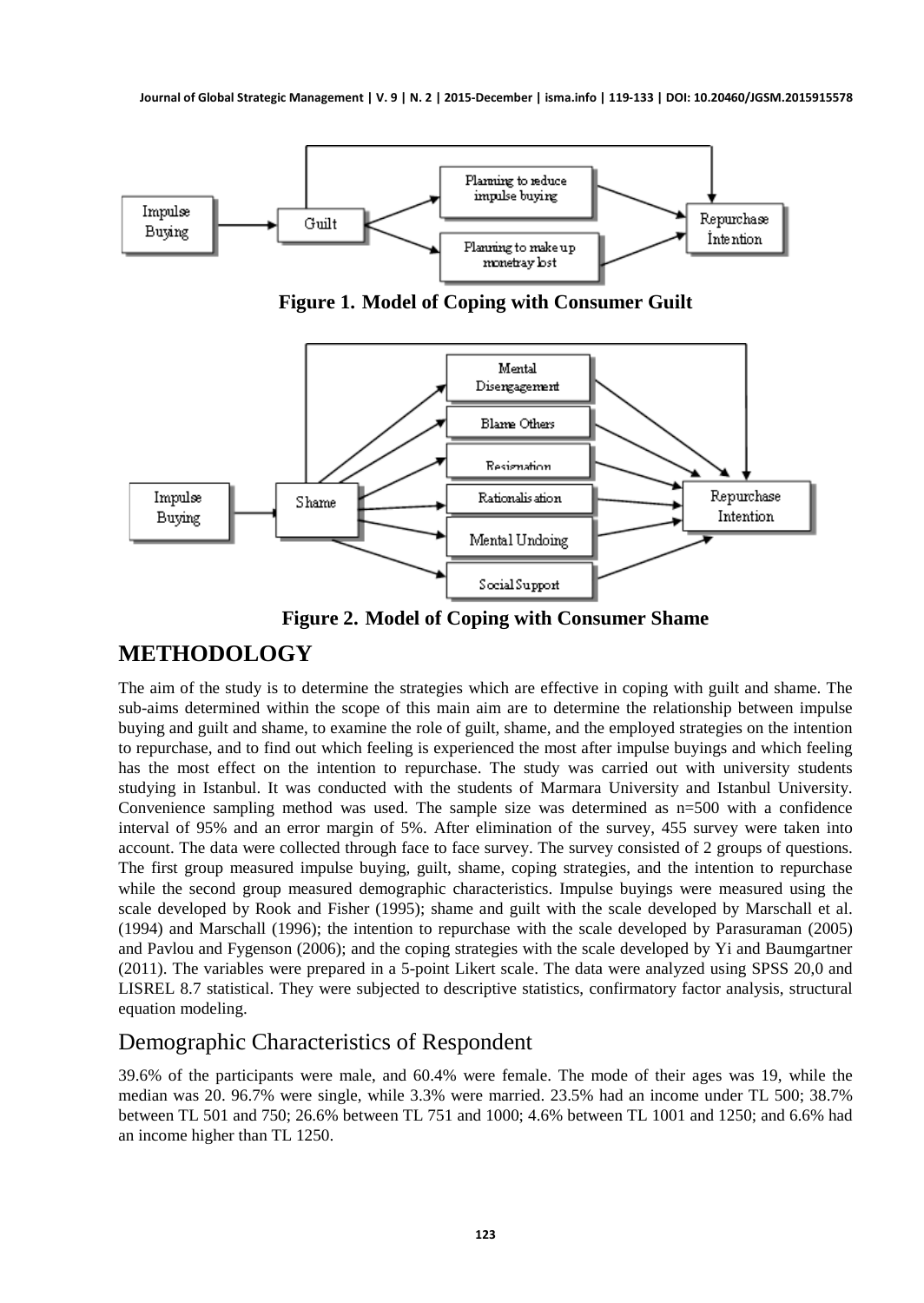#### **Journal of Global Strategic Management | V. 9 | N. 2 | 2015-December | isma.info | 119-133 | DOI: 10.20460/JGSM.2015915578** Test of Research Model

The testing of the research models was carried out in 6 stages. The 1st Stage: The scales consisting of 75 variables were subject to reliability analysis, and it was seen that the reliability results of the scales were good, and no variable was left out. The 2nd Stage: The model of guilt was tested in the first place. Impulse buying, the feeling of guilt, the intention to repurchase, the planning to reduce impulse buying, and the planning to make up for monetary loss variables within the model of guilt were tested through confirmatory factor analysis. The 3rd Stage: A structural equation analysis was performed to test the model of guilt. At this stage, the effects of impulse buying on guilt and those of guilt on impulse buying and the planning to make up for monetary loss were studied. Also, the effects of the feeling of guilt and the related coping strategies on the intention to repurchase were examined. The 4th Stage: The model of shame was tested. The variables of impulse buying, the feeling of shame, the intention to repurchase, mental disengagement, resignation, blaming others, seeking social support, mental undoing, and rationalization within the model of shame were tested through confirmatory factor analysis. The 5th Stage: A structural equation analysis was conducted to test the model of shame. At this stage, the effects of impulse buying on shame and the effects of shame on mental disengagement, resignation, blaming others, seeking social support, mental undoing, and rationalization strategies were handled. The effects of shame and the relevant coping strategies on the intention to repurchase were studied. The 6th Stage: The models of guilt and shame were compared in terms of input and output variables.

The goodness of fit indices (GDI) of the measurement models composed of 75 questions and 12 variables demonstrated that the measurement models had a poor fit. The variables which showed negative variance, those whose standard coefficients were very close to 1.0; and those which yielded very substantial standard errors were checked, and the unsuitable variables were removed (Hair et al, 1998). The models turned out to be within acceptance boundaries as a result of the elimination of 3 variables from IC, 1 from PR, 1 one ICP, 2 from UT, 6 from ZK, 4 from VZ, 2 from MT, 2 from ZT, and 3 from SOS in line with the modifications suggested. The fit values in before and after the modifications are given in Table 1. The standard values of the variables remaining in the models after the suggested modifications, R2, error variances, t values, construct reliability values, variance explanation rates, and Cronbach's Alpha coefficients are given in Table 2. It is seen that the standardized regression values were significant at 0.01 significance level. That the construct reliability value of the factors was higher than 0.70 and the variance explanation rates were higher than 0.50 demonstrated that the scales were reliable and valid.

The predictions on direct and indirect effects of the variables in the models and t values are given in Table 3. As mental undoing did not have a significant effect on the intention to repurchase, H6d hypothesis was rejected while H1a, H1b, H2a, H2b, H3a, H3b, H4a, H4b, H4c, H4d, H4e, H4f, H5a, H5b, H6a, H6b, H6c, H6e, and H6f hypotheses were accepted as all other effects were significant. As it is seen in Figure 3, while impulse buyings explain guilt by 0.43%; guilt explains the planning to make up for monetary loss by 0.18% and the planning to reduce impulse buying by 0.28%. Furthermore; guilt, the planning to make up for monetary loss, and the planning to reduce impulse buying explain the intention to repurchase by 0.47%. In Figure 4, it is seen that impulse buying explains shame by 0.26% while shame explains mental disengagement by 0.53%, resignation by 0.61%, blaming others by 0.19%, seeking social support by 0.74%, mental undoing by 0.11%, and rationalization by 0.015%. Also, the feeling of shame explains the intention to repurchase by 0.61%.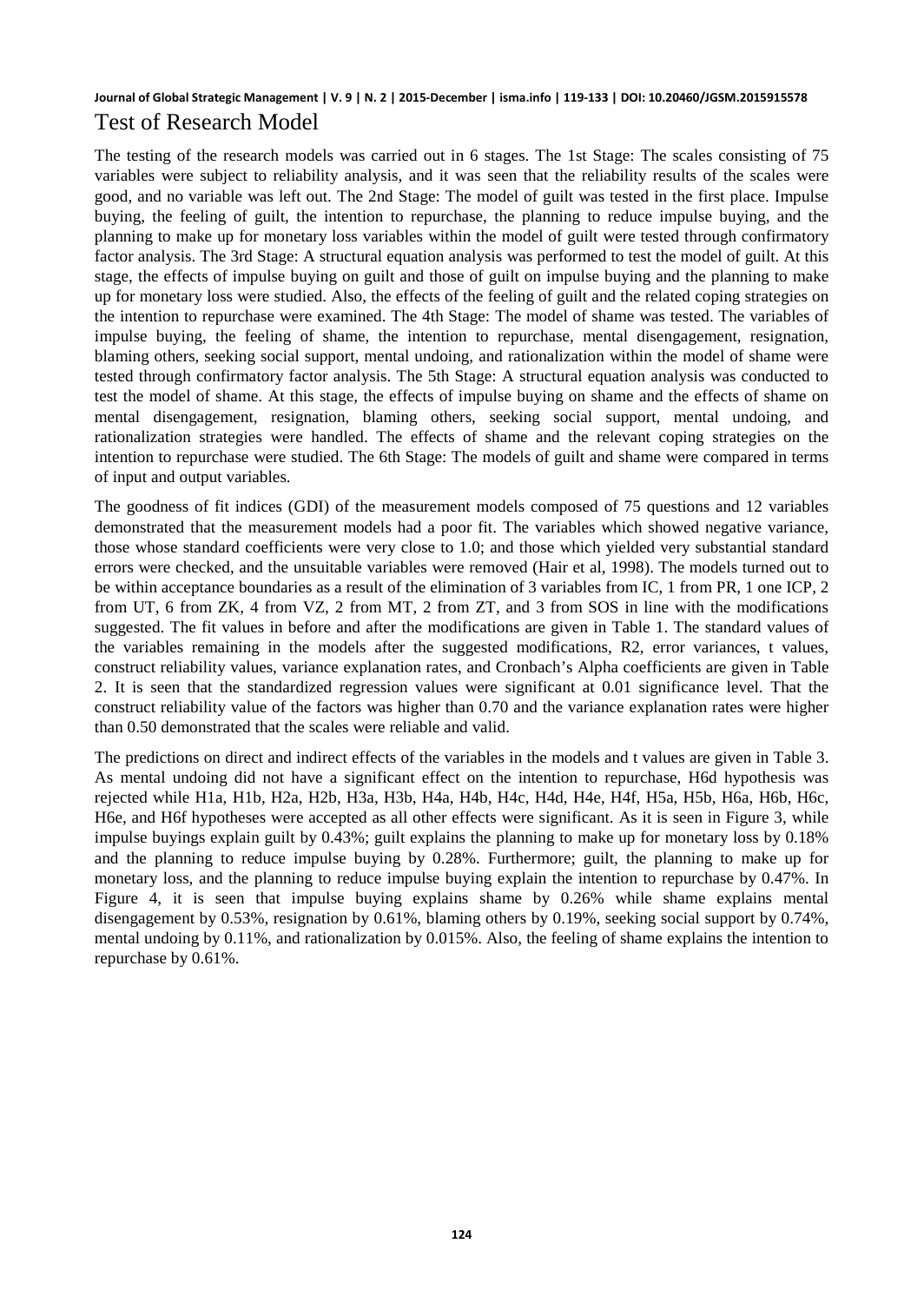|                                      |                                      | <b>Consumer Guilt Model Tests</b> |                                                                | <b>Consumer Shame Model Tests</b>    |                              |  |  |  |  |  |
|--------------------------------------|--------------------------------------|-----------------------------------|----------------------------------------------------------------|--------------------------------------|------------------------------|--|--|--|--|--|
| Goodness-<br>of-fit index            | <b>Before</b><br><b>Modification</b> | After<br><b>Modification</b>      | Acceptable fit                                                 | <b>Before</b><br><b>Modification</b> | After<br><b>Modification</b> |  |  |  |  |  |
| <b>Absolute fit value</b>            |                                      |                                   |                                                                |                                      |                              |  |  |  |  |  |
| $X^2$                                | 631.90                               | 524.55                            |                                                                | 1252.12                              | 818.61                       |  |  |  |  |  |
| $\sigma f$<br>Degree<br>Freedom (df) | 246                                  | 224                               |                                                                | 580                                  | 420                          |  |  |  |  |  |
| $(X^2/df)$                           | 2.56                                 | 2.34                              | $1 - 5$                                                        | 2.15                                 | 1.94                         |  |  |  |  |  |
| <b>GFI</b>                           | 0.90                                 | 0.91                              | 0.90≤GFI≤0.95                                                  | 0.87                                 | 0.90                         |  |  |  |  |  |
| AGFI                                 | 0.87                                 | 0.89                              | $0.85 \leq$ AGFI $\leq$ 0.90                                   | 0.85                                 | 0.88                         |  |  |  |  |  |
| <b>SRMR</b>                          | 0.063                                | 0.060                             | $0.05 \leq$ SRMR $\leq 0.10$                                   | 0.072                                | 0.066                        |  |  |  |  |  |
| <b>RMSEA</b>                         | 0.059                                | 0.054                             | $0.05 \leq$ RMSEA $\leq$ 0.08                                  | 0.051                                | 0.046                        |  |  |  |  |  |
| <b>CFI</b>                           | 0.94                                 | 0.95                              | 0.95≤CFI≤0.97                                                  | 0.94                                 | 0.96                         |  |  |  |  |  |
| $NNFI=TLI$                           | 0.94                                 | 0.95                              | 0.95 <nnfi<0.97< td=""><td>0.94</td><td>0.95</td></nnfi<0.97<> | 0.94                                 | 0.95                         |  |  |  |  |  |
| NFI                                  | 0.91                                 | 0.92                              | 0.90 SNFI < 0.95                                               | 0.90                                 | 0.92                         |  |  |  |  |  |

### **Table 1. Goodness of Fit Statistics of Consumer Guilt and Shame Models**

J.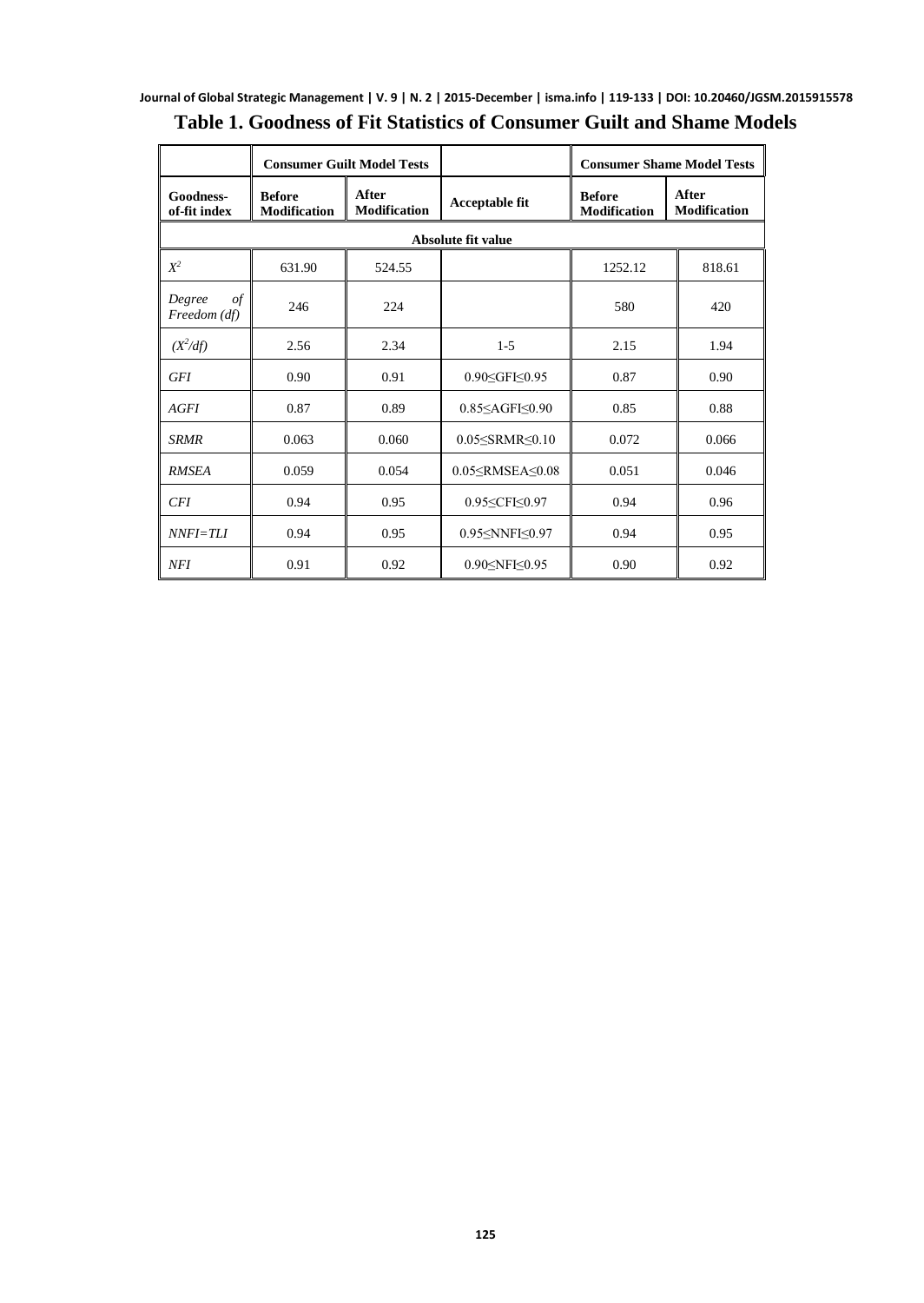| <b>Research Variables in Consumer Guilt Model after Modification</b>                                                                                   |      |                |      |            |                       |                      |                   |  |
|--------------------------------------------------------------------------------------------------------------------------------------------------------|------|----------------|------|------------|-----------------------|----------------------|-------------------|--|
| <b>Observed Variable</b>                                                                                                                               |      | $\mathbf{R}^2$ | S.E  | Value<br>⊨ | Structure<br>Validity | Variance<br>Validity | Cronbach<br>Alpha |  |
| <b>Impulse Buying = IC</b>                                                                                                                             | 0.86 | 0.74           | 0.51 | 12.23      | 0.92                  | 0.68                 | 0.94              |  |
| I often buy things spontaneously.                                                                                                                      | 0.83 | 0.69           | 0.66 | 12.83      |                       |                      |                   |  |
| "Just do it" describes the way I buy things                                                                                                            | 0.91 | 0.82           | 0.35 | 10.42      |                       |                      |                   |  |
| I often buy things without thinking                                                                                                                    |      | 0.68           | 0.66 | 12.91      |                       |                      |                   |  |
| "I see it, I buy it" describes me.                                                                                                                     |      | 0.61           | 0.65 | 13.53      |                       |                      |                   |  |
| I buy things according to how I feel at the moment.                                                                                                    | 0.76 | 0.58           | 0.66 | 13.70      |                       |                      |                   |  |
| Sometimes I feel like buying things on the spur-of-the-moment.                                                                                         | 0.86 | 0.74           | 0.51 | 12.23      |                       |                      |                   |  |
| <b>Guilt Emotion= SUC</b>                                                                                                                              |      |                |      |            | 0.88                  | 0.60                 | 0.89              |  |
| I buy impulsively and then I regret.                                                                                                                   | 0.77 | 0.59           | 0.50 | 12.67      |                       |                      |                   |  |
| I feel nervous when I realize that I have bought something that I<br>do not really like or need.                                                       | 0.76 | 0.57           | 0.49 | 12.89      |                       |                      |                   |  |
| I think impulse buying is not right.                                                                                                                   | 0.85 | 0.72           | 0.37 | 10.90      |                       |                      |                   |  |
| I feel sad and apologize from my family and other people to<br>whom I am responsible for this insensible behavior.                                     | 0.73 | 0.53           | 0.69 | 13.22      |                       |                      |                   |  |
| I feel bad after shopping.                                                                                                                             | 0.77 | 0.60           | 0.53 | 12.64      |                       |                      |                   |  |
| <b>Repurchase Intention=NY</b>                                                                                                                         |      |                |      |            | 0.87                  | 0.69                 | 0.88              |  |
| I buy things that I have already bought without thinking.                                                                                              | 0.85 | 0.72           | 0.45 | 9.95       |                       |                      |                   |  |
| Most probably, I will buy things that I have already bought again<br>in the future.                                                                    | 0.87 | 0.76           | 0.39 | 8.59       |                       |                      |                   |  |
| I have an intention to purchase without thinking again.                                                                                                |      | 0.62           | 0.68 | 11.93      |                       |                      |                   |  |
| <b>Planning to Make up Monetray Lost= PR</b>                                                                                                           |      |                |      |            | 0.84                  | 0.57                 | 0.85              |  |
| I try to make up for the money I spend and earn side incomes.                                                                                          |      | 0.62           | 0.61 | 10.91      |                       |                      |                   |  |
| I consider that I exceed my daily/weekly/monthly budget and try<br>not to go out or spend money.                                                       |      | 0.44           | 0.84 | 13.22      |                       |                      |                   |  |
| I try to earn the money back by doing an extra job.                                                                                                    |      | 0.47           | 0.87 | 12.93      |                       |                      |                   |  |
| I plan my budget to make up for the loss that I cause.                                                                                                 |      | 0.75           | 0.40 | 7.82       |                       |                      |                   |  |
| <b>Planning to Reduce Impulse Buving= ICP</b>                                                                                                          |      |                |      |            | 0.85                  | 0.54                 | 0.87              |  |
| I spend according to my budget and try to avoid buying things<br>which cause me to spend money unnecessarily.                                          |      | 0.58           | 0.59 | 11.93      |                       |                      |                   |  |
| I make shopping plan in order not to repeat the same attitude.                                                                                         | 0.72 | 0.52           | 0.68 | 12.66      |                       |                      |                   |  |
| I take into account the opinions that help me reduce the number of<br>purchases I make.                                                                |      | 0.69           | 0.40 | 9.99       |                       |                      |                   |  |
| I try to reduce instant buying by making a list of needs before the<br>next shopping and avoiding buying things that are not on the list.              | 0.73 | 0.53           | 0.74 | 12.56      |                       |                      |                   |  |
| When I feel that I will buy something without thinking, I just<br>walk away from where I am.                                                           |      | 0.39           | 0.97 | 13.61      |                       |                      |                   |  |
| <b>Research Variables in Consumer Shame Model after Modification</b>                                                                                   |      |                |      |            |                       |                      |                   |  |
| <b>Impulse Buying = IC</b>                                                                                                                             |      |                |      |            | 0.92                  | 0.73                 | 0.93              |  |
| I often buy things spontaneously.                                                                                                                      | 0.85 | 0.73           | 0.53 | 11.61      |                       |                      |                   |  |
| "Just do it" describes the way I buy things. .                                                                                                         | 0.85 | 0.72           | 0.60 | 11.83      |                       |                      |                   |  |
| I often buy things without thinking. .                                                                                                                 |      | 0.83           | 0.33 | 8.80       |                       |                      |                   |  |
| "I see it, I buy it" describes me.                                                                                                                     |      | 0.67           | 0.69 | 12.53      |                       |                      |                   |  |
| <b>Shame Emotion = UT</b>                                                                                                                              |      |                |      |            | 0.85                  | 0.66                 | 0.92              |  |
| I beware of the people to whom I am responsible and cannot look<br>at their faces thinking that my impulsive shopping would not be<br>welcome by them. | 0.81 | 0.66           | 0.79 | 12.40      |                       |                      |                   |  |
| Thinking that my impulsive spending would be considered a                                                                                              | 0.81 | 0.65           | 0.78 | 12.51      |                       |                      |                   |  |

### **Table 2. Research Variables in Guilt and Shame Models after Modification**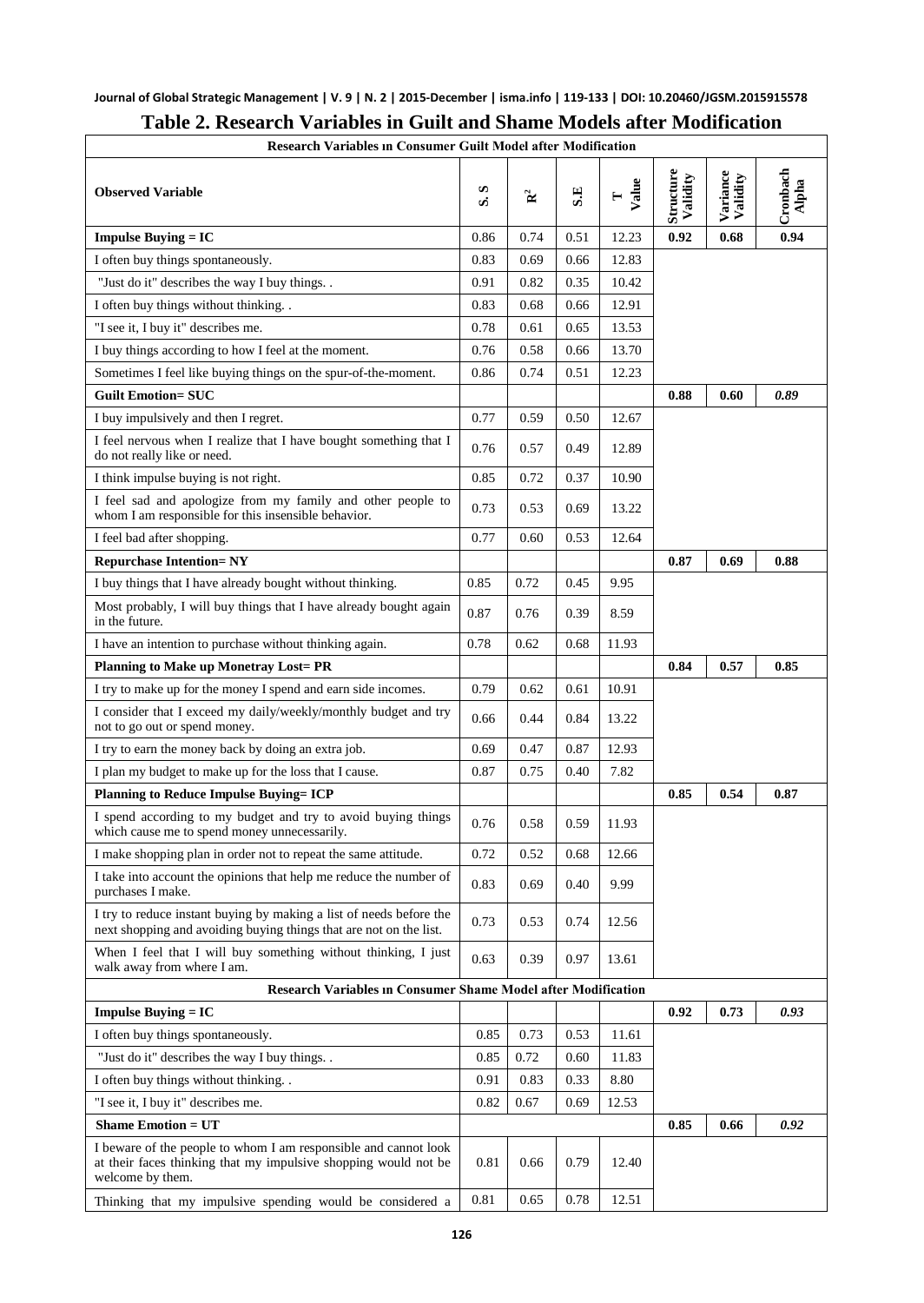| weakness, I feel that I am incapable0 before the people to whom I<br>am responsible.                                               |      |      |      |       |      |      |      |
|------------------------------------------------------------------------------------------------------------------------------------|------|------|------|-------|------|------|------|
| I see myself as a weak person after buying something.                                                                              |      | 0.68 | 0.60 | 12.08 |      |      |      |
| Repurchase Intention $= NY$                                                                                                        |      |      |      |       | 0.87 | 0.69 | 0.88 |
| I buy things that I have already bought without thinking.                                                                          | 0.85 | 0.72 | 0.45 | 10.30 |      |      |      |
| Most probably, I will buy things that I have already bought again<br>in the future.                                                |      | 0.77 | 0.38 | 9.00  |      |      |      |
| I have an intention to purchase without thinking again.                                                                            | 0.78 | 0.61 | 0.69 | 12.22 |      |      |      |
| $Resignation = VZ$                                                                                                                 |      |      |      |       | 0.89 | 0.74 | 0.92 |
| If I do not use a product that I have bought on impulse, I give it as<br>a gift.                                                   | 0.88 | 0.80 | 0.44 | 10.00 |      |      |      |
| I try to exchange a product that I have bought on impulse with<br>something that I really need.                                    | 0.90 | 0.67 | 0.36 | 8.87  |      |      |      |
| I try to give a product that I have bought on impulse back to the<br>store.                                                        | 0.82 | 0.55 | 0.65 | 12.11 |      |      |      |
| <b>Mental Disengagement = <math>ZK</math></b>                                                                                      |      |      |      |       | 0.88 | 0.66 | 0.92 |
| I lie to the people around me about the purchases I make.                                                                          | 0.77 | 0.59 | 0.82 | 12.81 |      |      |      |
| I do not give up my habits such as smoking and drinking alcohol.                                                                   | 0.87 | 0.75 | 0.44 | 10.22 |      |      |      |
| I try not to show my feelings to other people after I buy<br>something.                                                            | 0.84 | 0.70 | 0.58 | 11.36 |      |      |      |
| I do not tell anything about a purchase that I make to anyone.                                                                     | 0.80 | 0.63 | 0.68 | 12.34 |      |      |      |
| <b>Blame Others = <math>BS</math></b>                                                                                              |      |      |      |       | 0.86 | 0,68 | 0,87 |
| I blame the person who is with me during the shopping about my<br>purchases.                                                       | 0.71 | 0.50 | 0.77 | 13.16 |      |      |      |
| I blame the people who cause me to buy things without thinking.                                                                    |      | 0.84 | 0.23 | 5.33  |      |      |      |
| I blame the salesperson who helps me during shopping.                                                                              |      | 0.72 | 0.41 | 9.18  |      |      |      |
| $Rationalisation = MT$                                                                                                             |      |      |      |       | 0.86 | 0.61 | 0.87 |
| I make myself believe that I deserve it even if I buy something<br>without thinking.                                               |      | 0.55 | 0.66 | 12.15 |      |      |      |
| I think I really need what I buy.                                                                                                  |      | 0.67 | 0.50 | 10.26 |      |      |      |
| I sometimes believe that I have a right to buy something on<br>impulse.                                                            |      | 0.64 | 0.54 | 10.76 |      |      |      |
| I make myself believe in the idea, "If what I bought was<br>expensive, the results would be worse." after the purchases I<br>make. | 0.78 | 0.61 | 0.60 | 11.36 |      |      |      |
| <b>Mental Undoing = <math>ZT</math></b>                                                                                            |      |      |      |       | 0.88 | 0.66 | 0.90 |
| After I buy something, I think "I wish I could take the time back<br>and had not spent the money that I spent.                     |      | 0.65 | 0.71 | 11.78 |      |      |      |
| I try to think as if I had not bought what I bought on impulse.                                                                    |      | 0.79 | 0.38 | 8.52  |      |      |      |
| I prefer to forget about the shopping that I have done.<br>0.83                                                                    |      | 0.68 | 0.55 | 11.12 |      |      |      |
| I do not want to believe that I have bought something<br>impulsively.                                                              | 0.73 | 0.54 | 0.73 | 13.02 |      |      |      |
| Social Support = SOS                                                                                                               |      |      |      |       | 0.90 | 0.76 | 0.94 |
| I share what I feel about the shopping that I have done with other<br>people.                                                      |      | 0.75 | 0.59 | 10.91 |      |      |      |
| I try to get emotional support about the purchases that I make.                                                                    |      | 0.77 | 0.49 | 10.43 |      |      |      |
| I confess to my friends that what I have bought has impressed<br>me a lot.                                                         |      | 0.76 | 0.55 | 10.77 |      |      |      |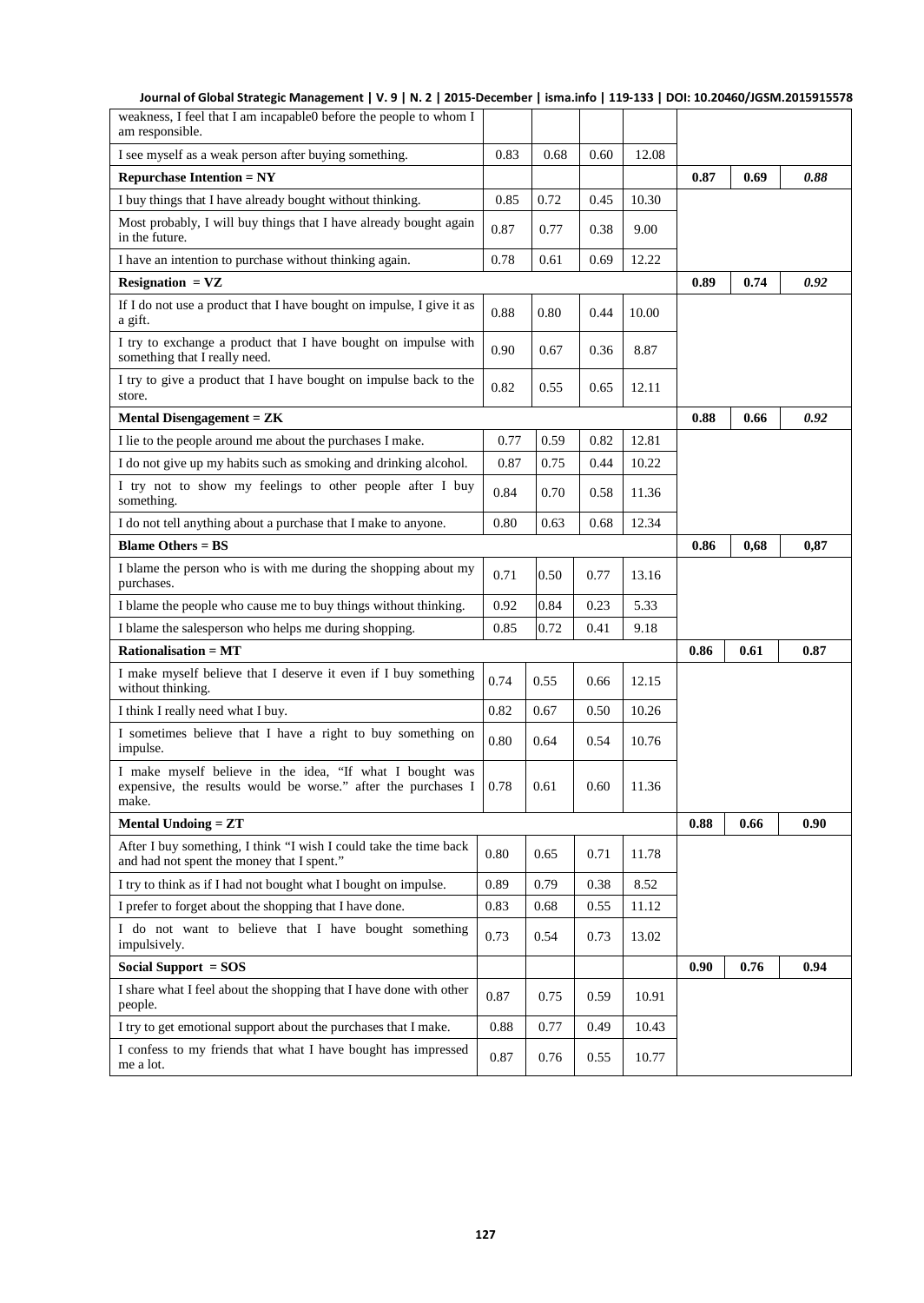#### **Journal of Global Strategic Management | V. 9 | N. 2 | 2015-December | isma.info | 119-133 | DOI: 10.20460/JGSM.2015915578 Table 3. Estimated Values and Fit Criteria for the Guilt and Shame Models**

| <b>Estimated Values and Fit Criteria for the Consumer Guilt Model</b> |                                                                       |                                                  |                     |                          |                                           |                       |            |                       |  |  |
|-----------------------------------------------------------------------|-----------------------------------------------------------------------|--------------------------------------------------|---------------------|--------------------------|-------------------------------------------|-----------------------|------------|-----------------------|--|--|
| <b>Relationships in the model</b>                                     |                                                                       | <b>Standardized Impact</b><br><b>Estimations</b> |                     |                          |                                           |                       |            |                       |  |  |
|                                                                       |                                                                       | <b>Indirec Effect</b>                            | <b>Total Effect</b> | <b>Standart Solution</b> | Standardized<br>Regression<br>Coefficient | <b>Error Variance</b> | Value<br>Н | <b>Standart Error</b> |  |  |
| Impulse buying-Guilt                                                  | 0.65                                                                  | $\overline{a}$                                   | 0.65                | 0.65                     | 0.43                                      | 0.57                  | 12.56      | 0.052                 |  |  |
| Guilt -Planning to make up monetary lost                              | 0.43                                                                  | $\overline{\phantom{a}}$                         | 0.43                | 0.43                     | 0.18                                      | 0.82                  | 7.88       | 0.054                 |  |  |
| Guilt - Planning to reduce impulse buying                             | 0.53                                                                  | L.                                               | 0.53                | 0.53                     | 0.28                                      | 0.72                  | 9.47       | 0.055                 |  |  |
| Guilt – Repurchase Intention                                          | $-0.39$                                                               | $-0.23$                                          | $-0.62$             | $-0.39$                  | 0.47                                      | 0.53                  | $-11.58$   | 0.059                 |  |  |
| Planning to reduce impulse buying -Repurchase<br>Intention            |                                                                       | $\overline{\phantom{a}}$                         | $-0.21$             | $-0.21$                  | 0.47                                      | 0.53                  | $-4.03$    | 0.053                 |  |  |
| Planning to make up monetary lost - Repurchase<br>Intention           | $-0.26$                                                               |                                                  | $-0.26$             | $-0.26$                  | 0.47                                      | 0.52                  | $-5.31$    | 0.050                 |  |  |
|                                                                       | <b>Estimated Values and Fit Criteria for the Consumer Shame Model</b> |                                                  |                     |                          |                                           |                       |            |                       |  |  |
| Impulse buying -Shame                                                 | 0.51                                                                  | $\overline{a}$                                   | 0.51                | 0.51                     | 0.26                                      | 0.74                  | 10.09      | 0.051                 |  |  |
| Shame-Repurchase Intention                                            | $-0.41$                                                               | $-0.28$                                          | $-0.69$             | $-0.41$                  | 0.61                                      | 0.39                  | $-2.73$    | 0.15                  |  |  |
| Shame-Mental Disengagement<br>0.73                                    |                                                                       | $\sim$                                           | 0.73                | 0.73                     | 0.53                                      | 0.47                  | 13.48      | 0.054                 |  |  |
| Shame -Resignation<br>0.78                                            |                                                                       | $\sim$                                           | 0.78                | 0.78                     | 0.61                                      | 0.39                  | 16.14      | 0.049                 |  |  |
| Shame - Blame Others<br>0.44                                          |                                                                       | $\sim$                                           | 0.44                | 0.44                     | 0.19                                      | 0.81                  | 8.05       | 0.054                 |  |  |
| Shame - Mental Undoing<br>0.33                                        |                                                                       | $\overline{\phantom{a}}$                         | 0.33                | 0.33                     | 0.11                                      | 0.89                  | 6.43       | 0.052                 |  |  |
| Shame-Social Support<br>0.86                                          |                                                                       | $\sim$                                           | 0.86                | 0.86                     | 0.74                                      | 0.26                  | 17.89      | 0.048                 |  |  |
| Shame-Rationalisation<br>0.12                                         |                                                                       | $\overline{a}$                                   | 0.12                | 0.12                     | 0.015                                     | 0.99                  | 2.31       | 0.053                 |  |  |
| Mental Disengagement – Repurchase Intention<br>$-0.41$                |                                                                       | $\bar{\phantom{a}}$                              | $-0.41$             | $-0.41$                  | 0.61                                      | 0.39                  | $-6.30$    | 0.065                 |  |  |
| Resignation - Repurchase Intention<br>$-0.14$                         |                                                                       | $\sim$                                           | $-0.14$             | $-0.14$                  | 0.61                                      | 0.39                  | $-2.02$    | 0.071                 |  |  |
| Blame Others - Repurchase Intention<br>$-0.18$                        |                                                                       | $\overline{\phantom{a}}$                         | $-0.18$             | $-0.20$                  | 0.61                                      | 0.39                  | $-4.00$    | 0.044                 |  |  |
| Mental Undoing - Repurchase Intention<br>$-0.01$                      |                                                                       |                                                  | 0.01                | 0.01                     | 0.61                                      | 0.39                  | 0.31       | 0.040                 |  |  |
| Social Support - Repurchase Intention<br>0.22                         |                                                                       | $\frac{1}{2}$                                    | 0.22                | 0.22                     | 0.61                                      | 0.39                  | 2.28       | 0.098                 |  |  |
| Rationalisation - Repurchase Intention<br>0.10                        |                                                                       | $\overline{\phantom{a}}$                         | 0.10                | 0.10                     | 0.61                                      | 0.39                  | 2.54       | 0.039                 |  |  |

# **CONCLUSION**

In the present study, the university students' strategies to cope with guilt and shame that they feel after impulse buying were evaluated through different models. According to the results of the first model, impulse buyings had a positive effect on guilt while guilt had a positive effect on reducing impulse buying and making up for monetary loss. The feeling of guilt, impulse buyings, and the strategies to make up for monetary loss had a negative effect on the intention to repurchase. So, the H1a, H2a, H3a, H3b, H5a, and H5b hypotheses were accepted. For coping with guilt, the consumers trying to make up their monetary loss make an effort not to go out and not to spend money or they attempt to make up for the money they spend with side incomes. As for the consumers trying to reduce impulse buying, they make a list of needs for the next shopping, make plans, and walk away from a store where they feel that they will buy something on impulse. These efforts prevent consumers' repeating impulse buying. However, it was seen that the consumers benefitted mostly from the planning to reduce impulse buying in coping with guilt while the planning to make up for monetary loss was effective regarding the intention to repurchase. Students' benefitting more from the planning to reduce impulse buying results from the fact that there are uncontrolled purchases behind guilt and from the idea that the effect of guilt will decrease by reducing the number of such purchases (Rook and Hoch, 1985; 27). As for the planning to make up for monetary loss, it is considered a strategy that is rarely used in coping with guilt because it necessitates a burden such as doing an extra job and gaining a side income and it is a short-term solution (Tam and Dholakia, 2008). The negative effect of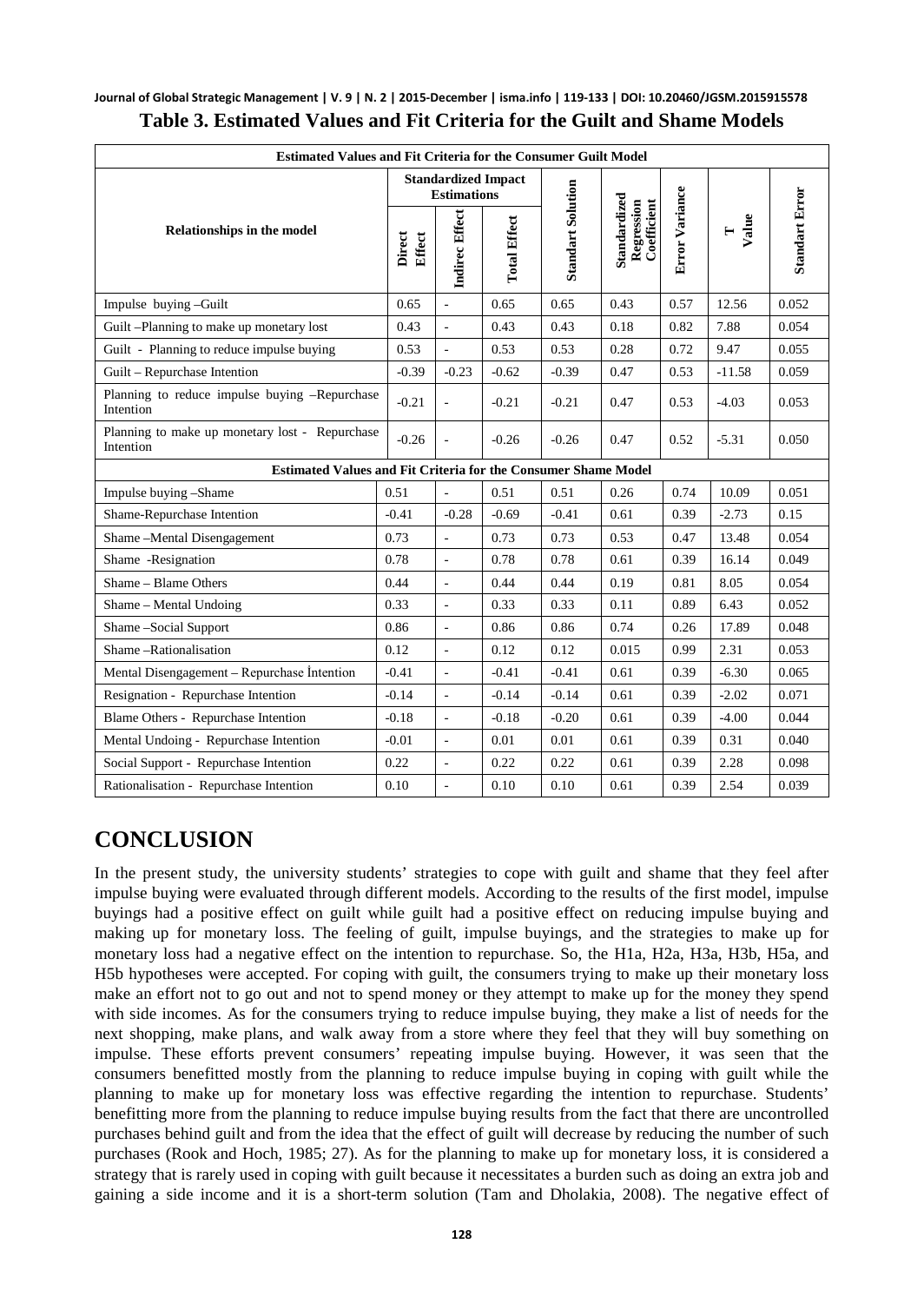reducing impulse buying on the intention to repurchase is weaker in comparison to that of making up for monetary loss. This is because consumers do not transform the planning to reduce impulse buying to decisive practices. According to the second model, it was determined that impulse buying had a positive effect on shame, and shame had a positive effect on mental disengagement, resignation, blaming others, social support, rationalization, and mental undoing strategies. It was found out that mental disengagement, resignation, and blaming others had a negative effect on repurchase intention while seeking social support and rationalization had a positive effect. It was also determined that mental undoing had no effect on the intention to repurchase. In this regard, the H1b, H2b, H4a, H4b, H4c, H4d, H4e, H4f, H6a, H6b, H6c, H6e, and H6f hypotheses were accepted while the H6d hypothesis was rejected. It was seen that the consumers mostly chose seeking social support, resignation, mental disengagement, and blaming others while they resorted to rationalization and mental undoing the least. The reason for their benefitting from social support the most may be because they think shame is a heavy feeling and its effects can be alleviated by getting help from others. When consumers feel that they cannot do away with the feeling of shame, they try to get away from such feelings physically and mentally. They blame the people who accompany them while shopping and think that they have an influence on their buying something which they normally do not plan to buy. They can cope with their feelings more easily by using the strategy of resignation. The consumers using this strategy make such efforts as to give what they buy as a present to another person, to change it with another product, or return it. As for the reason why the strategies of mental undoing and rationalization are used the least, this is because the negative consciousness feelings in impulse buying not require many more efforts of rationalization. It was determined that the strategies which had the most effect on the intention to repurchase were resignation and social support while the one having the least effect was rationalization. It was also found out that the effect of mental undoing on the intention to repurchase was not significant. The finding that the strategies of seeking social support and mental disengagement had the most effect on the intention to repurchase is consistent with the literature (Beaudry and Pinsonneault, 2010; Lu et al., 2012). The reason why the effect of social support on the intention to repurchase was positive is that it reduces the negative effect of shame. The consumers receiving social support may repeat impulse buying. However, the ones who are in mental disengagement do not repeat such behavior (Lu et al. 2012). The results of the two models are consistent with the relevant studies (Lazarus and Folkman, 1984; Rook 1987; Strutton and Lumpkin, 1994; Jorgensen, 1996; Tangney et al. 1996; Zaltman, 1997; Barsky and Nash, 2002; Dahl et al. 2003; Venkatesh et al. 2003; Mattsson, 2004; Yi and Baumgartner, 2004-2011; Zeelenberg and Pieters, 2004; Allen et al. 2005; Laros and Stennkamp, 2005; Cheabat, 2005; Maclnnis and Patrick, 2006; Matilla and Ro, 2008; Beaudry and Pinsonneault, 2010; Dedeoğlu and Kazançoğlu, 2010-2012; Yi 2012; Yi and Kanetkar, 2012; Lu et al, 2012).

Guilt and shame were compared in terms of impulse buying and the intention to buy again. It was seen that the consumers felt much guiltier after impulse buying, which is also consistent with the literature (Yi and Baumgartner, 2011; 465). It was determined that shame was more influential on intention to repurchase as it is a strong feeling and has worse results. This situation is also stated in the literature, and it is claimed that as the severity of consumers' negative feelings increases, their intentions to buy again decrease (Jorgensen, 1996).

### **LIMITATIONS AND RECOMMENDATIONS**

The present study focused on the difference between the direct and indirect effects of negative consciousness feelings and coping strategies on the intention to repurchase. It was found that the feelings of guilt and shame were experienced in different processes and brought about different results. The place of negative consciousness feelings in different consumption behaviors was explained by limiting the feelings of guilt and shame to impulse buying. It was indicated that the feelings experienced in different consumption behaviors and their reflections on the behavior would differ. The present study offers various recommendations for enterprises. Enterprises may use the feeling of guilt in ads as an instrument to influence consumers to buy their products. When a consumer likes the advertiser and the product that is advertised, he/she may develop positive feelings about it and buy the product again. Enterprises may use social networking sites to reduce the effects of shame and may be helpful in meeting the needs of customers for social support by intervening in the environments where consumers interact intensively. They may also provide consumers with different solutions such as refunding their money and taking the product back to help them cope with the negative feelings after purchase. Guilt and shame may also be used as a market segmentation instrument, and the target markets may be divided for those who feel shame and guilt separately. It is expected that the present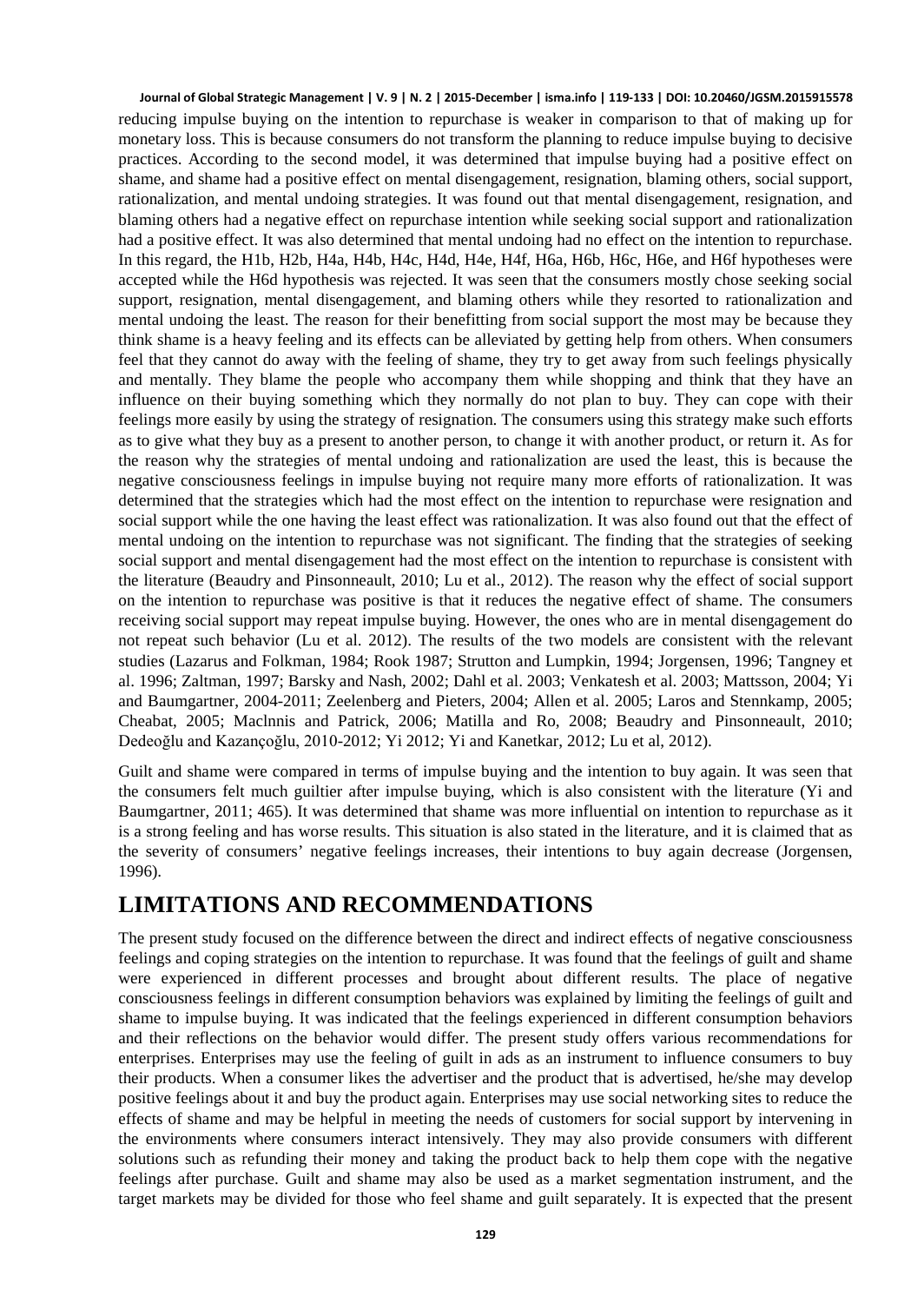study will guide future studies. The feelings of shame and guilt may bring about different results in different cultures, personalities, and product groups. For this reason, similar studies may be carried out with different product groups, in different regions, and with consumers having different personal characteristics. Research may be conducted to determine whether or not there is a difference between online and traditional purchases in terms of negative consciousness feelings; seek for variety; and the feelings of shame and guilt felt after experiential purchases such as hedonic purchases and obsessive purchases. The effects of coping strategies and feelings on different post-purchase consumer behaviors such as word of mouth communication, the intention to exchange an item, consumer loyalty, and the complaint behavior as well as on the intention to repurchase may be explored. Coping strategies may be evaluated taking into account different categories such as primary emotions, basic emotions, and set of different emotions. Whether or not consumers experience these feelings even after planned purchases may be investigated. It is also worth studying whether or not the feelings of guilt and shame are related to ambivalence and whether or not coping strategies vary in terms of this ambivalence. Whether or not different strategies are used in coping with these feelings and to what extent their use in ads can prevent negative purchases may be searched. Also, whether or not there is a relationship between sustainable consumption and social responsibility guilt may be investigated based on the idea that the individuals who do not achieve a sustainable consumption may feel social responsibility guilt more. One of the limitations of the present study is that it was carried out only in Istanbul and on young people. The feelings that consumers experience after impulse buying, their strategies to cope with these feelings, and the effects of coping strategies on the intention to repurchase was handled in terms of their general shopping behaviors. Another limitation of the study is that the results were not evaluated in terms of a specific brand or product groups.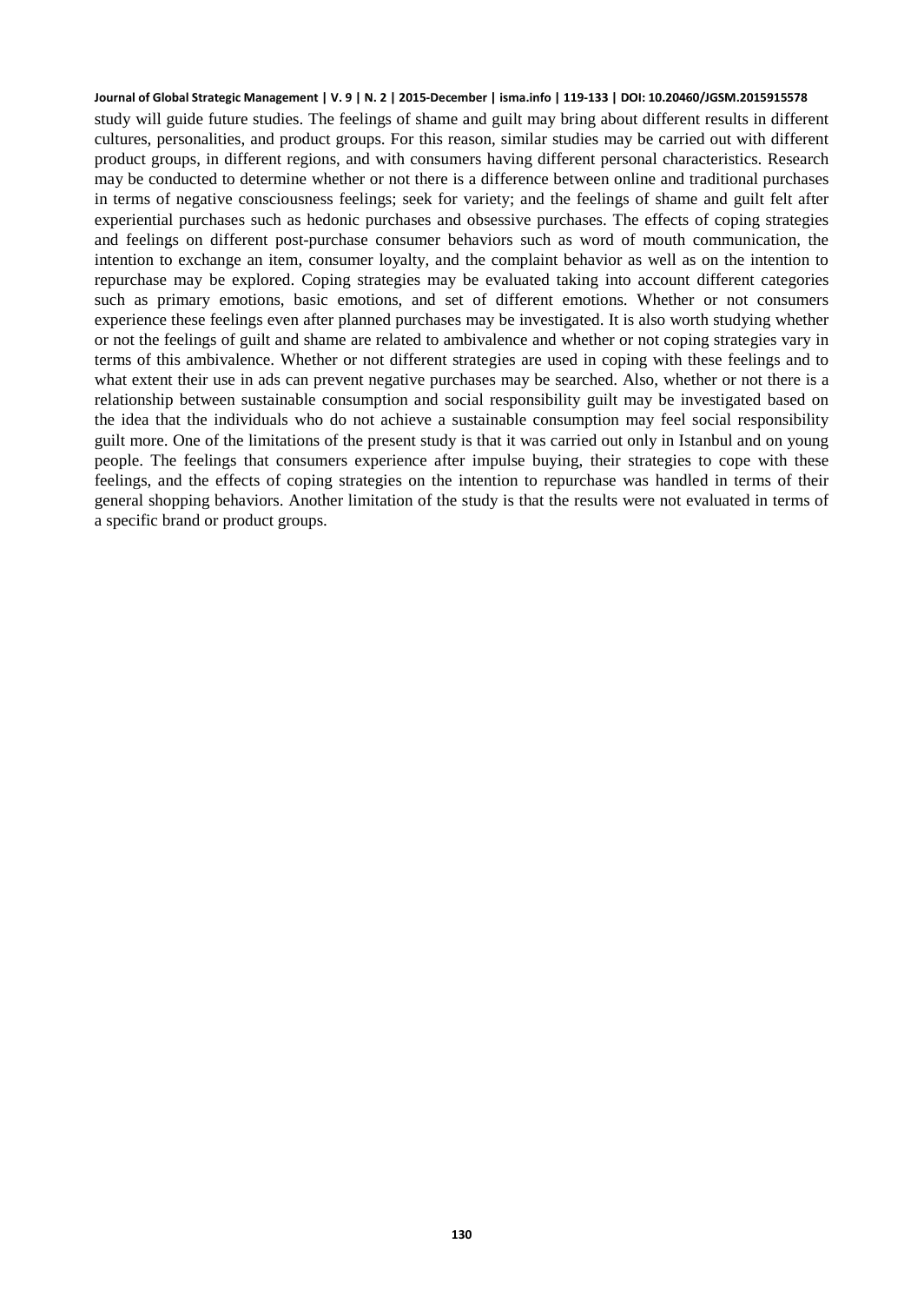Aaker, D. A., Stayman, D. M., and Vezina, R. (1988). "Identifying Feelings Elicited By Advertising". Psychology and Marketing, 5(1), pp. 1–16.

Allen, C.T., Machleit, K.A., Kleine, S.S., ve Notani, A.S. (2005). "A Place For Emotion in Attitude Models". Journal of Business Research, 58(4), pp. 494-499.

Aren, S. and Aydemir, S.D. (2014), "Some Considerations on Emotional Intelligence", Journal of Global Strategic Management, 8(1), pp. 49-56.

Batra, R., and Holbrook, M. B. (1990). "Developing A Typology of Affective Responses to Advertising". Psychology & Marketing, 7(1), pp. 11-25.

Beaudry, A. ve Pinsonneault, A. (2010). "The Other Side of Acceptance: Studying The Direct and Indirect Effects of Emotions on Information Technology Use," MIS Quarterly, 344: pp. 689-710.

Cheabat, J.C., Davidow, M., ve Codjovi, I. (2005). "Silent Voices: Why Some Dissatisfied Consumers Fail to Complain". Journal of Service Research, 7(4), pp. 328-342.

Cohen, S., and Wills, T. A. (1985). "Stress, Social Support, and The Buffering Hypothesis". Psychological Bulletin, 98(2), pp. 310-357.

Dahl, D. W., Honea, H., ve Manchanda, R. V. (2003). "The Nature of Self-Reported Guilt in Consumption Contexts". Marketing Letters, 14(3), pp. 159–171.

Dedeoğlu, A.Ö., ve Kazançoğlu, İ. (2010). "The Feelings of Consumer Guilt: A Phenomenological Exploration". Journal of Business, Economics and Management, 11(3), pp. 462–482.

Dedeoğlu, A.Ö., ve Kazançoğlu, I. (2012). "Consumer Guilt: A Model of Its Antecedents and Consequences". Ege Akademic Review, 12(1), pp. 9-22.

Duhachek, A. (2004). An Investigation in to Consumer Coping Processes (A Dissertation). Northwestern University: Doctor of Philosophy, Field of Marketing.

Duhachek, A. (2005). "Coping: A Multidimensional, Hierarchical Framework of Responses to Stressful Con¬sumption Episodes". Journal of Consumer Research, 32(1), pp. 41-53.

Edell, J.A., and Burke, M.C. (1987). "The Power of Feelings in Understanding Advertising Effects". Journal of Consumer Research, 14, pp. 421–433.

Ekman, P. (1999). Basic Emotions. Handbook of Cognition and Emotion, T. Dalgleish and T. Power.

Folkman, S., Lazarus, R. S., Gruen, R. J., and DeLongis, A. (1986), "Appraisal, Coping, Health Status and Psychological Symptoms". Journal of Personality and Social Psychology, 50(3), pp. 571-579.

Frijda, N.H., Kuipers, P., and Terschure, E. (1989). "Relations Among Emotion, Appraisal and Emotional Action Readiness". Journal of Personality and Social Psychology, 57(2), pp. 212-228.

Ha, Y. and Lennon, S.J. (2010). "Effects of Site Design on Consumer Emotions: Role of Product Involvement". Journal of Research In Interactive Marketing, 4(2), pp. 80-96.

Jorgensen, B.K. (1996). Components of Consumer Reaction to Company-Related Mishaps: a Structural Equation Model Approach, in NA - Advances in Consumer Research Volume 23, eds. Kim P. Corfman and John G. Lynch Jr., Provo, UT : Association for Consumer Research, Pages: pp. 346-351.

Jun, S., and Yeo, J. (2012). "Coping with Negative Emotions from Buying Mobile Phones: A Study of Korean Consumers". Journal of Family and Economic İssues, 33(2), pp. 167-176.

Laros, F. J. M., and Steenkamp, J. E. M. (2005). "Emotion in Consumer Behavior: A Hierarchical Approach". Journal of Business Research, 58(10), pp. 1437–1445.

Ladhari, R., Brun, I., and Morales, M. (2008). "Determinants of Dining Satisfaction and Post-Dining Behavioral Intentions". International Journal of Hospitality Management, 27 (4), pp. 563-573.

Lazarus, R. S., and Folkman, S. (1984). Stress, Appraisal, and Coping. New York: Springer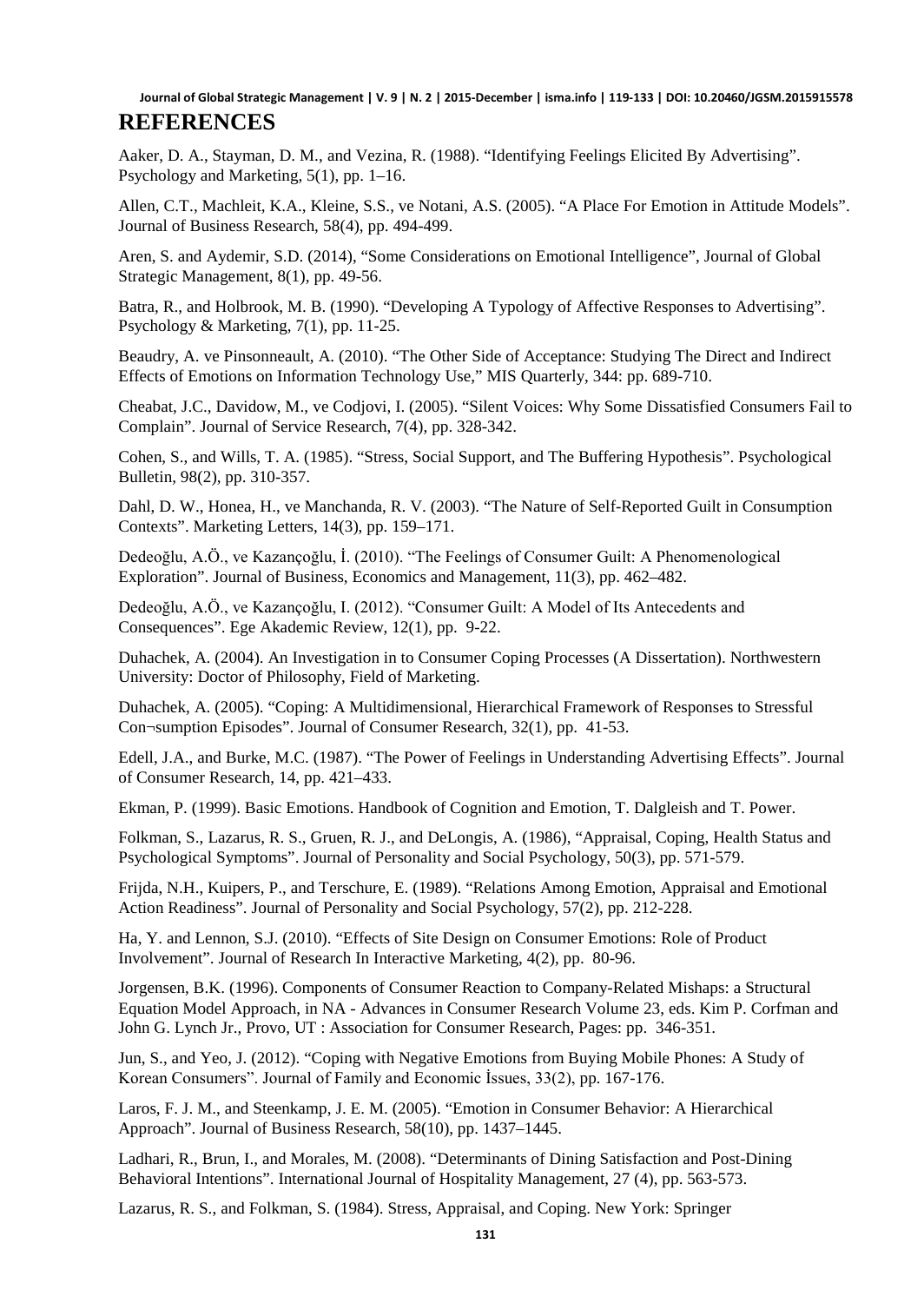Lazarus, R.S. (1993). "Coping Theory And Research: Past, Present, And Future". Psychosomatic Medicine, 55, pp. 234–247.

Lewis, H. (1971). Shame and Guilt in Neurosis. New York: International University Press.

Lozinski, E,J., (2011). Coping with Shame And Guilt Following Diet Violation in Restraıned Eaters (A Dissertation). The University of Guelph.

Lu, Y., Lu, Y., and Wang, B.(2012). "Effects of Dissatisfaction on Customer Repurchase Decisions in E-Commerce-An Emotion-Based Perspective". Journal of Electronic Commerce Research, 13(3), 224-237.

MacInnis, D.J., and Patrick, V.M.(2006). "Spotlight on Affect: Affect and Affective Forecasting in Impulse Cont-rol".Journal of Consumer Psychology,16(3), pp. 224–231.

Marschall, D. Saftner, J., and Tangney, J. P. (1994). The State Shame and Guilt Scale. George Mason University, Fairfax, VA.

Marschall, D. E (1996). Effects of Induced Shame on Subsequent Empathy and Altruistic Behavior Unpublished Master's Thesis, George Mason University, Fairfax, VA.

Mattila, A.S., and Ro, H. (2008). "Discrete Negative Emotions and Customer Dissatisfaction Responses in a Casual Restaurant Setting". Journal of Hospitality & Tourism Research, 32(1), pp. 89-107.

Menon, K., and Dube, L. (2004). "Service Provider Responses to Anxious and Angry Customers: Different Challenges, Different Payoffs". Journal of Retailing, 80(3), pp. 229-237.

Parasuraman A. (2005). "ES-QUAL: A Multiple-item Scale for Assessing Electronic Service Quality", Journal of Service Research, 7(3), pp. 213-233.

Pavlou, P. A., and M. Fygenson. (2006). "Understanding and Predicting Electronic Eommerce Adoption," Management Information Systems Quarterly, 30(1), pp. 115-143

Plutchik, R. (1980). Emotion: A Psycho Evolutionary Synthesis, New York

Pounders, K. (2011). The Good, The Bad and The Unintended: The Role of Negative Self-Conscious Emotions in Marketing, The Interdepartmental Program in Business Administration (Marketing) A Dissertation, Louisiana State University.

Rook, D. W., and Hoch, S. J. (1985). "Consuming Impulses". Advances in Consumer Research, 12(1), pp. 23-27.

Rook, D. W. (1987)."The Buying Impulse".Journal of Consumer Research, 14(2), pp. 189–199.

Rook, D.W., and Fisher, R.J. (1995). "Normative Influences on Impulsive Buying Behavior". Journal of Consumer Research, 22(3), pp. 305-313.

Russell, J.A., and Mehrabian, A. (1977). "Evidence for A Three-Factor Theory of Emotions". Journal of Research in Personality, 11(3), pp. 273–294.

Stevens, M. (1998). Problem Analysis, Istanbul: Timas Publishing, 1st edition.

Strutton, D., and Lumpkin, J.R.(1994). "Problem and Emotion-Focused Coping Dimensions and Sales Presentation Effectiveness". Journal of the Academy of Marketing Science, 22(1), pp. 28-37.

Şahin, A., Zehir, C., and Kitapçı, H. (2012). "The Effects of Brand Experience and Service Quality on Repurchase Intention: The Role of Brand Relationship Quality", African Journal of Business Management Vol.6 (45), pp. 11190-11201

Tam, L., and Dholakia, U. M. (2008). "The Effects of Time Frames on Personal Savings Estimates. Saving Behavior, and Financial Decision Making", pp. 1-35.

Tangney, J. P., and Dearing, R. L. (2002). Shame & Guilt. New York: Gilford Press.

Tangney, J.P., Stuewig, J., &Mashek, D.J. (2007). "Moral Emotions and Moral Behaviour", Annual Review Psychology, 57, pp. 345–72